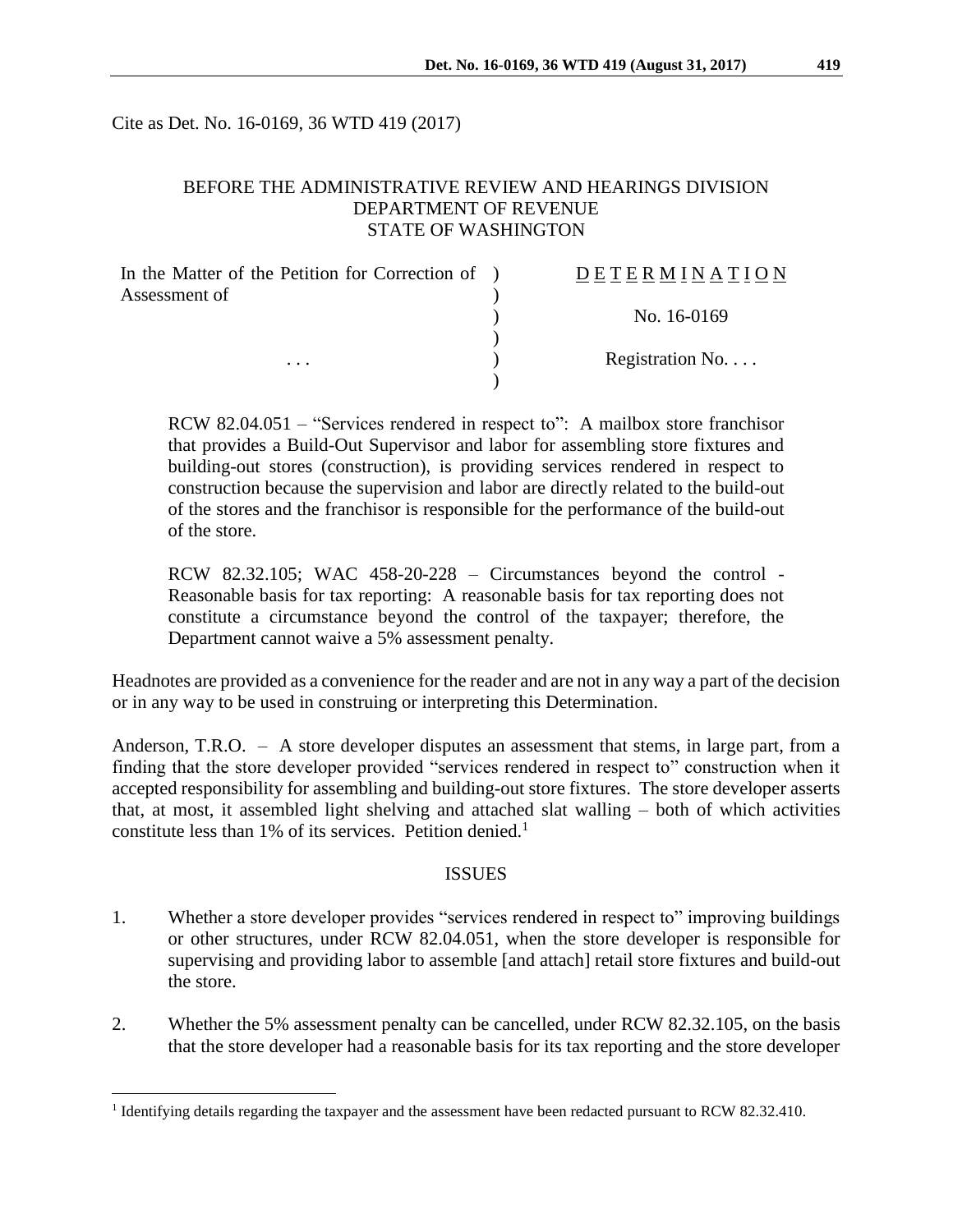will implement any necessary changes to ensure it is properly reporting and paying taxes, going forward.

### FINDINGS OF FACT

[Taxpayer] develops mail box and business centers. Customers pay Taxpayer a fixed amount for store development services . . . . Taxpayer advertises a "Full Turn-Key Package Starting at \$ . . . " that includes build-out staff . . . . [Build-out includes installing all fixtures, placing equipment, mounting of all signage, stocking supplies and setting up all computer systems.]

The Washington State Department of Revenue's (the "Department's") Audit Division ("Audit") reviewed Taxpayer's books and records from January 1, 2011, through June 30, 2014 (the "Audit Period"). On February 24, 2015, Audit issued an assessment against Taxpayer in the amount of \$ . . . , comprised of \$ . . . in retail sales tax, \$ . . . in retailing business and occupation ("B&O") tax, a credit of \$ . . . for paid wholesaling B&O tax, a credit of \$ . . . for paid service and other activities B&O tax, \$ . . . in interest, and \$ . . . in 5% assessment penalty. Taxpayer appeals this assessment.

During the Audit Period, Taxpayer entered into three contracts for the development and construction of new mail box and business centers in Washington and reported some of the gross amounts received [from these contracts] under the wholesaling, retailing, and service and other activities tax classifications. Audit reviewed these contracts and determined that the contract amounts were attributable to Taxpayer's store development and construction activities, and further, such activities were "services rendered in respect to" construction (a retail sale). Audit reclassified the [entire] contract amounts to retail and assessed retailing B&O tax and retail sales tax.

Taxpayer disputes Audit's determination that store development and construction activities were the performance of "services rendered in respect to" construction. Taxpayer asserts that, at most, it assembles minimal light shelving and attaches slat walling to existing walls with a handful of screws, and this assembly and attaching constitutes less than 1% of its services.

As relevant here, Taxpayer provided a sample "Purchase Agreement" for [mail box] store development, designing, and building-out services. The Purchase Agreement lists the following as Taxpayer's responsibilities:

. . . 6. Provide retail store fixtures in accordance with the approved Fixture Plan and deliver them to the Store address in Section 6. Retail store fixtures shall include laminated & melamine covered counters and work stations, computer work station, customer convenience podium, and copier work station. Slat wall on all [or] most interior perimeter retail walls, various display hooks & brackets are also provided. All fixtures shall be installed in a workman-like manner. The fixture component for the store package may include fixtures intended for future use and, as such, may not be used during the initial build-out of Purchaser's store. These fixtures are the property of the Purchaser, and may not be returned to the Company for credit.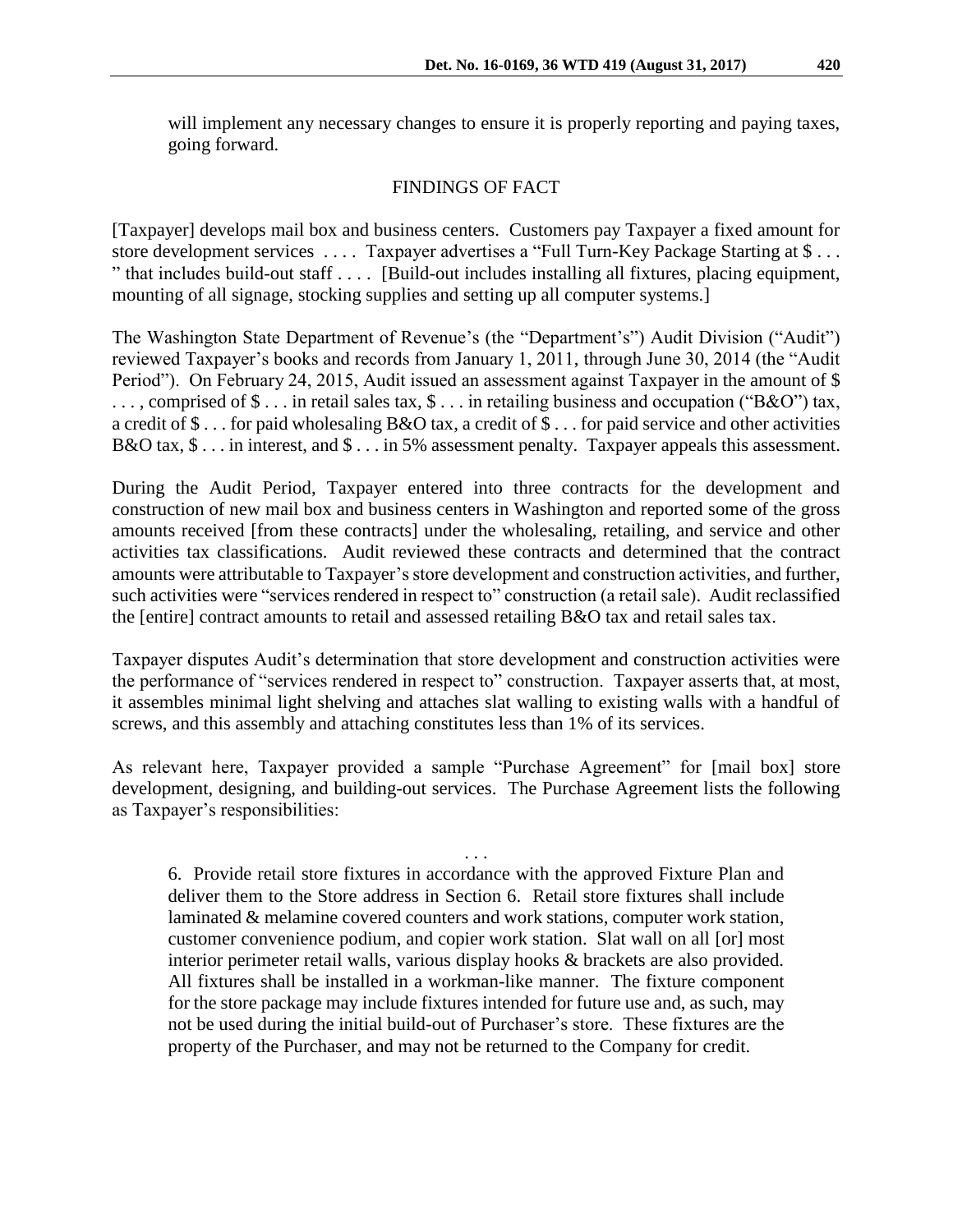7. Provide Build-Out Supervisor at job site to direct fixturing and merchandising of the store and supervision of build-out crew.

8. Provide labor to assemble all retail store fixtures and stock all merchandise provided in this Agreement.

. . .

. . .

Taxpayer also disputes the assessment of the 5% assessment penalty, and asks us to abate the penalty because it had reasonable cause for reporting the way it did. Taxpayer adds that this was its first Washington audit and it intends to implement any necessary changes.

# ANALYSIS

Tax

Washington imposes a B&O tax "for the act or privilege of engaging in business" in the State of Washington. RCW 82.04.220. The tax is measured by the application of rates against the value of products, gross proceeds of sales, or gross income of the business, as the case may be. *Id.* As relevant here, the retailing B&O tax rate (.00471) is applied to the gross proceeds of sales. RCW 82.04.250(1). In addition, Washington levies a retail sales tax on each retail sale in this state. RCW 82.08.020, .050. The retail sales tax is measured by the selling price. RCW 82.08.020(1). Taxpayer disputes that the sale of mail box and business center development, and construction services constitute retail sales.

"Retail sale" is statutorily defined in RCW 82.04.050, which, in part, states:

(2) The term "sale at retail" or "retail sale" includes the sale of or charge made for tangible personal property consumed and/or for labor and *services rendered in respect to* the following:

. . .

(b) The constructing, repairing, decorating, or improving of new or existing building or other structures under, upon, or above real property of or form consumers, *including the installation or attaching of any article of tangible personal property therein or thereto,* whether or not such personal property becomes a part of the realty by virtue of installation, and also includes the sale of services or charges made for the clearing of land and the moving of earth excepting the mere leveling of land used in commercial farming or agriculture; . . .

(Emphasis added.) Applied here, the sale of installation or attachment of mail box and business center fixtures (tangible personal property) to the mail box and business center (real property) is construction/improving a new or existing building or other structure and a retail sale. RCW 82.04.050(2)(b). However, Taxpayer asserts that, in most cases, it does not actually perform the improvements – rather, it hires and supervises a crew to perform the installation or attachment of such fixtures.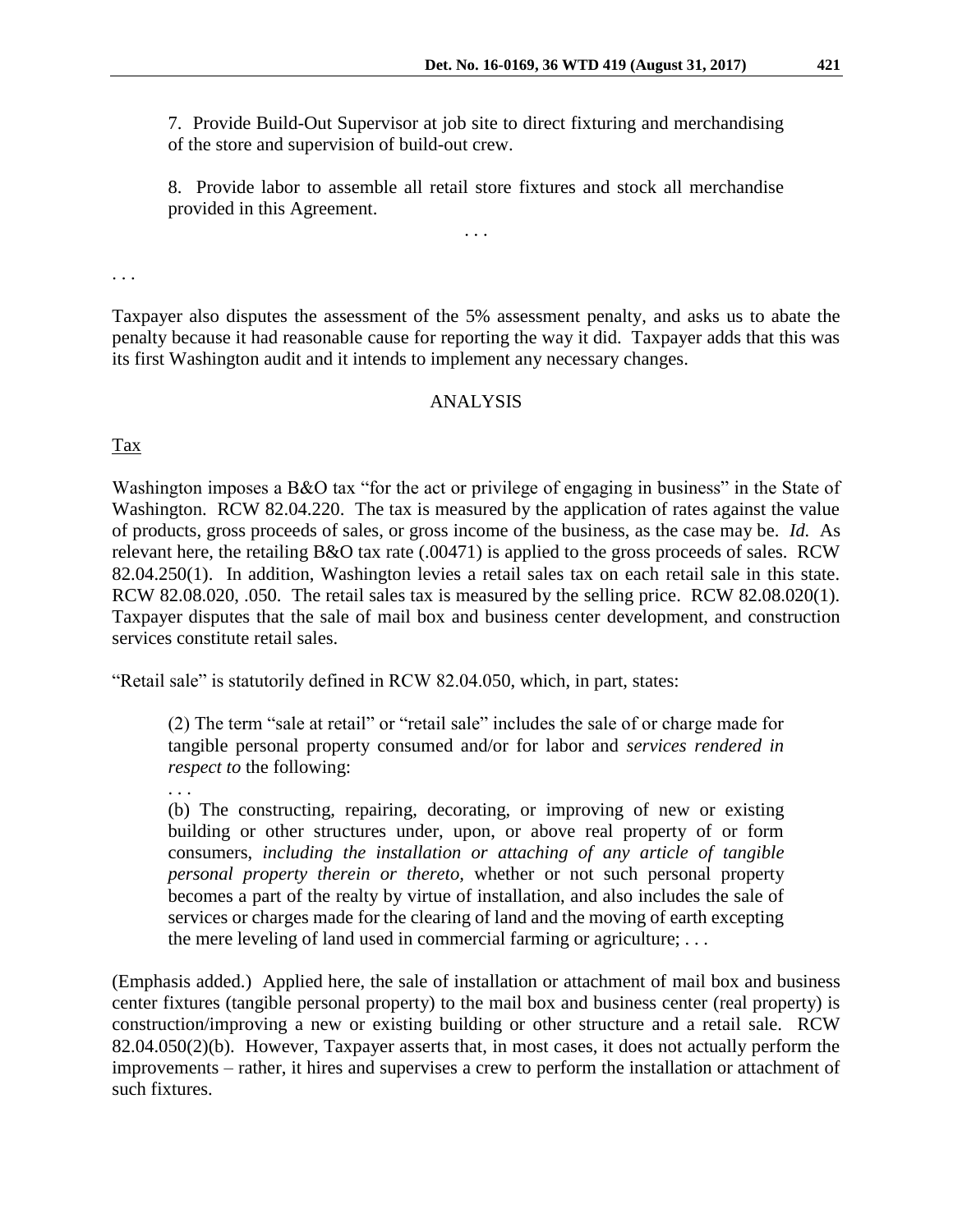In the case of constructing, repairing, decorating, or improving buildings or other structures, "retail sale" is not limited to the sale of the activity, it also includes "services rendered in respect to" [the activity]. RCW 82.04.050(2). "Services rendered in respect to" is statutorily as follows:

(1) As used in RCW 82.04.050, the term "services rendered in respect to" means those services that are *directly related* to the constructing, building, repairing, improving, and decorating of buildings or other structures and that are performed by a person who is *responsible for the performance* of constructing, building, repairing, improving, or decorating activity. The term does not include services such as engineering, architectural, surveying, flagging, accounting, legal, consulting, or administrative services provided to the consumer of, or person responsible for performing, the constructing, building, repairing, improving, or decorating services.

RCW 82.04.051 (emphasis added.) Thus, to be considered "services rendered in respect to" improving buildings or other structures, (1) the services must be "directly related" to the improving of buildings or other structures, and (2) the person who performs the services must be "responsible for the performance" of the improvements.

With respect to the first criterion, RCW 82.04.051 does not define what is meant by the phrase "directly related." "Words in a statute are given their ordinary and common meaning absent a contrary statutory definition." *John H. Sellen Constr. Co. v. Department of Rev.,* 87 Wn.2d 878, 882, 558 P.2d 1342 (1976); *see also, e.g.,* Det. No. 04-0106, 23 WTD 344 (2004). . . . WEBSTER'S THIRD NEW INTERNATIONAL DICTIONARY 641, 1916 (1993) defines "directly" as including "purposefully or decidedly" and "relate" as including "to show or establish a logical or causal connection between." Accordingly, only activities that bear a decided and logical connection to improving buildings or other structures are included within the definition of services rendered in respect to improving buildings or other structures. RCW 82.04.051.<sup>2</sup>

Here, Taxpayer is rendering the service of supervising and providing labor for the build-out of mail box and business centers, which entails installation and attachment of the fixtures (laminated and melamine covered counters and work stations, computer work station, customer convenience podium, copier work station, and slat wall on . . . interior perimeter retail walls with various display hooks and brackets). As discussed above, the build-out is construction or improvement to a building or other structure. Supervision implies providing instruction and direction or purpose; thus, there is a logical connection between supervising the build-out of a mail box and business center and the actual build-out of the mail box and business center, and we conclude that such supervision is directly related to the construction or improvement of a building or other structure. Similarly, because labor actually performs the installation and attachment of fixtures, we conclude that providing labor is directly related to construction or the improvement of a building or other structure. The first criterion is met; Taxpayer was providing services "directly related" to the

 $\overline{a}$ 

<sup>2</sup> RCW 82.04.051 explains that the term "services rendered in respect to" constructing does not include "accounting, legal, consulting, or administrative services provided to the consumer of, or person responsible for performing, the . . . improving . . . services." Although the statute does not specifically state the reason these services are excluded from the definition, it appears that these services are excluded because they do not "directly relate" to improving.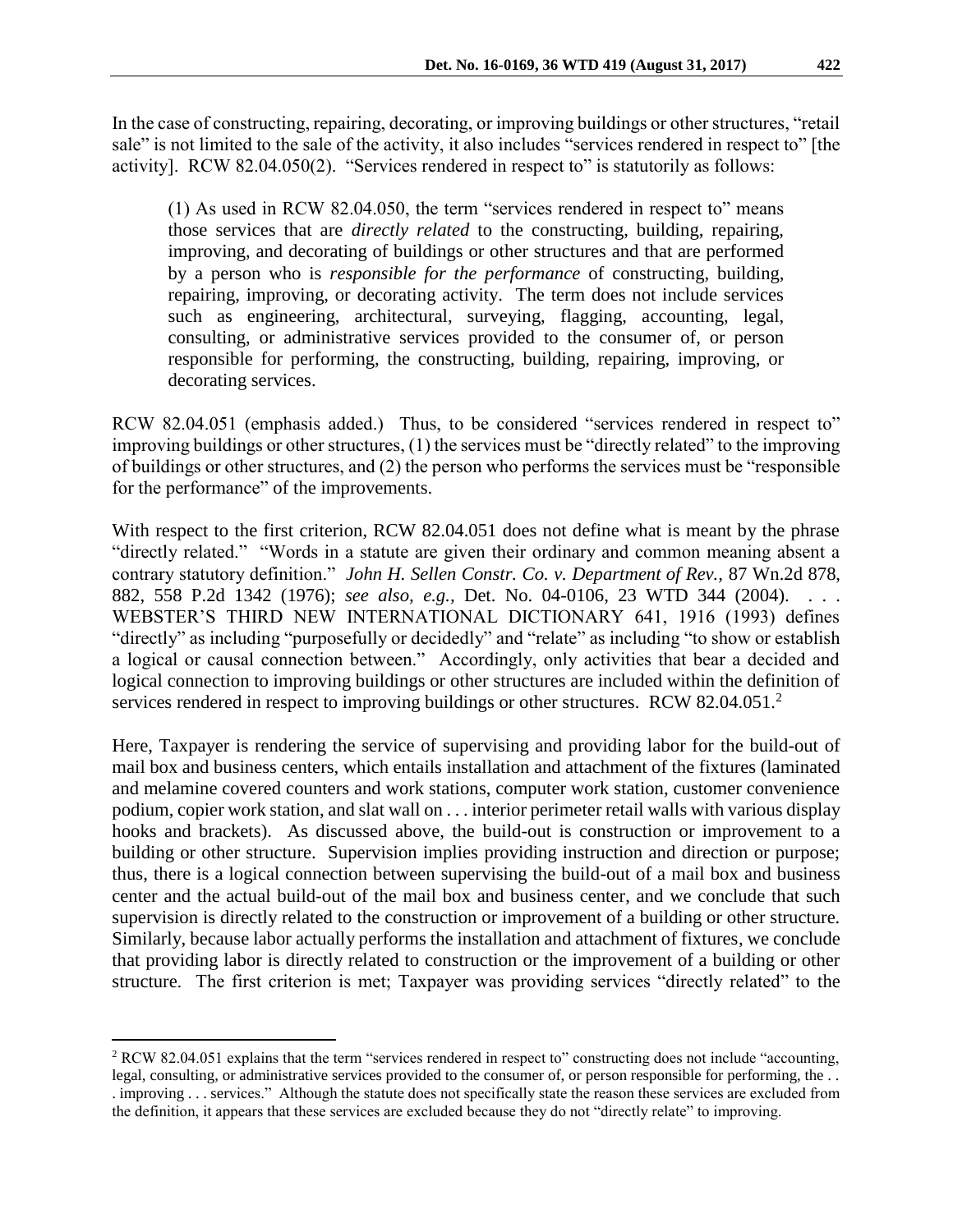construction or improvement of buildings or other structures in supervising and providing labor to perform the build-out mail box and business centers.

With respect to the second criterion, RCW 82.04.051 defines "responsible for performance" as follows:

(4) As used in this section "responsible for the performance" means that the person is obligated to perform the activities, either personally or through a third party. A person who reviews work for a consumer, retailer, or wholesaler but does not supervise or direct the work is not responsible for the performance of the work. A person who is financially obligated for the work, such as a bank, but who does not have control over the work itself is not responsible for the performance of the work.

Here, the Purchase Agreement states that Taxpayer will provide a Build-Out Supervisor to supervise the build-out crew and provide labor to assemble all mail box and business center fixtures. This contract (the Purchase Agreement) explicitly establishes that Taxpayer is responsible for the performance of the build-out – either by performing the work itself or through a third party. Were this contract not enough, we have consistently found that a person is "responsible for performance" when the person is providing direction or management of the construction process or building. *See* Det. No. 99-011R, 19 WTD 423 (2000) (Construction manager's services of supervising and directing construction constitute a retail sale); *compare* Det. No. 99-346, 19 WTD 891 (2000) (Person not directing or managing the actual construction process or building was not responsible for the performance of constructing). In acting as build-out supervisor, Taxpayer is directing and managing the build-out, [which constitutes] improving buildings or other structures. We conclude that Taxpayer was "responsible for the performance" of the build-out of mail box and business centers. The second criterion is met.

In supervising and providing labor to build-out mail box and business centers, Taxpayer is performing "services rendered with respect to" construction or the improvement of buildings or other structures because Taxpayer is providing services "directly related" to the build-out and "responsible for the performance." RCW 82.04.051. In the case of "services rendered with respect to" construction or the improvement of buildings or other structures, RCW 82.04.050(2)(b) specifies that such services are a retail sale. . . . Accordingly, we sustain the assessment of retailing B&O tax and retail sales tax on the contract amounts.

# **Penalty**

RCW 82.32.090(2) provides that the Department shall assess an assessment penalty when it determines that any tax has been substantially underpaid. A tax is "substantially underpaid" when a taxpayer has paid less than 80% of the tax due and the amount of the underpayment is at least \$1,000. RCW 82.32.090(2). Taxpayer paid \$ . . . in tax during the Audit Period, and Audit determined \$ . . . in tax was due during the Audit Period. As Taxpayer paid less than 80% of the tax due  $(\$ \dots \$ \dots = 32.48\%$  paid) and the amount of the underpayment  $(\$ \dots)$  exceeds \$1,000, the Department assessed a 5% assessment penalty.